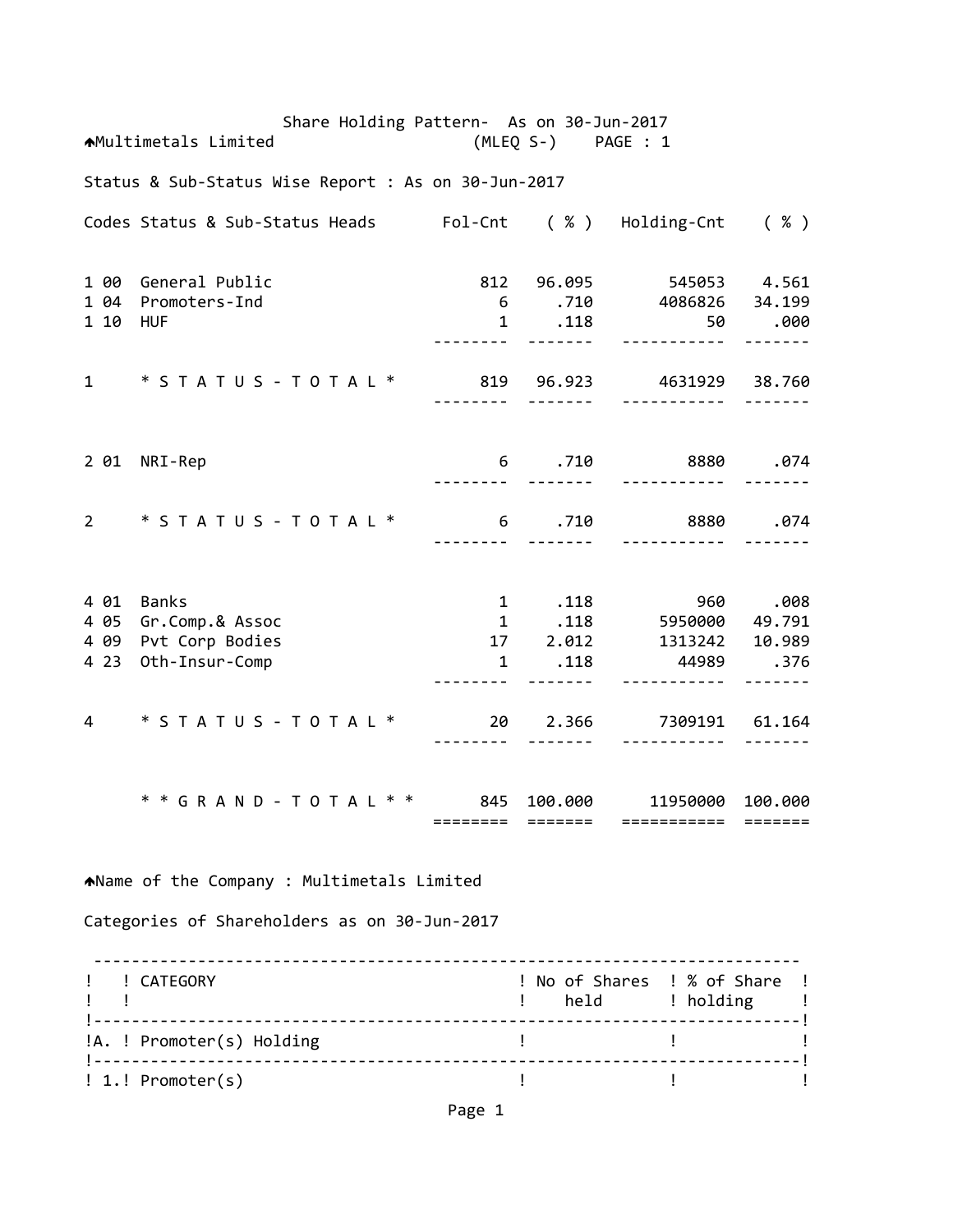| - Foreign Promoters<br>$\blacksquare$<br>2.! Persons acting in concert<br>Sub-Total !<br>!B. ! Non-Promoters Holding<br>3.! Institutional Investors<br>a.! Mutual Funds & UTI<br>b.! Banks, Financial Inst, Insurance Company!<br>(Central/State Govt Inst/Non-Govt Inst) !<br>$c.!$ FII(s)<br>Sub-Total !<br>4.! Others<br>a.! Private Corporate Bodies<br>b.! Indian Public<br>c.! NRI/OCBs<br>d.! Any-Other (Foreign-Companies)<br>! Clearing Members<br>Sub-Total !<br>Grand-Total !<br>! Note : 1)<br>! Name, Number of shares held and percentage shareholding<br>! of entities/persons holding more than 1% is enclosed herewith | Share Holding Pattern- As on 30-Jun-2017<br>10036826 ! | 83.990 !                                        |
|-----------------------------------------------------------------------------------------------------------------------------------------------------------------------------------------------------------------------------------------------------------------------------------------------------------------------------------------------------------------------------------------------------------------------------------------------------------------------------------------------------------------------------------------------------------------------------------------------------------------------------------------|--------------------------------------------------------|-------------------------------------------------|
|                                                                                                                                                                                                                                                                                                                                                                                                                                                                                                                                                                                                                                         | 0!                                                     | .000!                                           |
|                                                                                                                                                                                                                                                                                                                                                                                                                                                                                                                                                                                                                                         | 0!                                                     | $.000$ !                                        |
|                                                                                                                                                                                                                                                                                                                                                                                                                                                                                                                                                                                                                                         | 10036826 !                                             | 83.990!                                         |
|                                                                                                                                                                                                                                                                                                                                                                                                                                                                                                                                                                                                                                         |                                                        |                                                 |
|                                                                                                                                                                                                                                                                                                                                                                                                                                                                                                                                                                                                                                         |                                                        |                                                 |
|                                                                                                                                                                                                                                                                                                                                                                                                                                                                                                                                                                                                                                         | 0!<br>45949 !<br>0                                     | .000!<br>$.385$ !<br>.000!                      |
|                                                                                                                                                                                                                                                                                                                                                                                                                                                                                                                                                                                                                                         | 45949 !                                                | $.385$ !                                        |
|                                                                                                                                                                                                                                                                                                                                                                                                                                                                                                                                                                                                                                         |                                                        |                                                 |
|                                                                                                                                                                                                                                                                                                                                                                                                                                                                                                                                                                                                                                         | 1313242 !<br>545103 !<br>8880 !<br>0<br>0              | 10.989 !<br>4.562 !<br>.074 !<br>.000!<br>.000! |
|                                                                                                                                                                                                                                                                                                                                                                                                                                                                                                                                                                                                                                         | 1867225 !                                              | 15.625 !                                        |
|                                                                                                                                                                                                                                                                                                                                                                                                                                                                                                                                                                                                                                         | 11950000!                                              | 100.000 !                                       |
|                                                                                                                                                                                                                                                                                                                                                                                                                                                                                                                                                                                                                                         |                                                        |                                                 |
|                                                                                                                                                                                                                                                                                                                                                                                                                                                                                                                                                                                                                                         |                                                        |                                                 |
| ! Note : 2)                                                                                                                                                                                                                                                                                                                                                                                                                                                                                                                                                                                                                             | Shares                                                 | No of holding<br>in (%)                         |
| Total Foreign Shareholding :                                                                                                                                                                                                                                                                                                                                                                                                                                                                                                                                                                                                            | 8880                                                   | .074                                            |

 based on download of data received from NSDL/CDSL as on 30‐Jun‐2017 Multimetals Limited (MLEQ S‐) PAGE : 1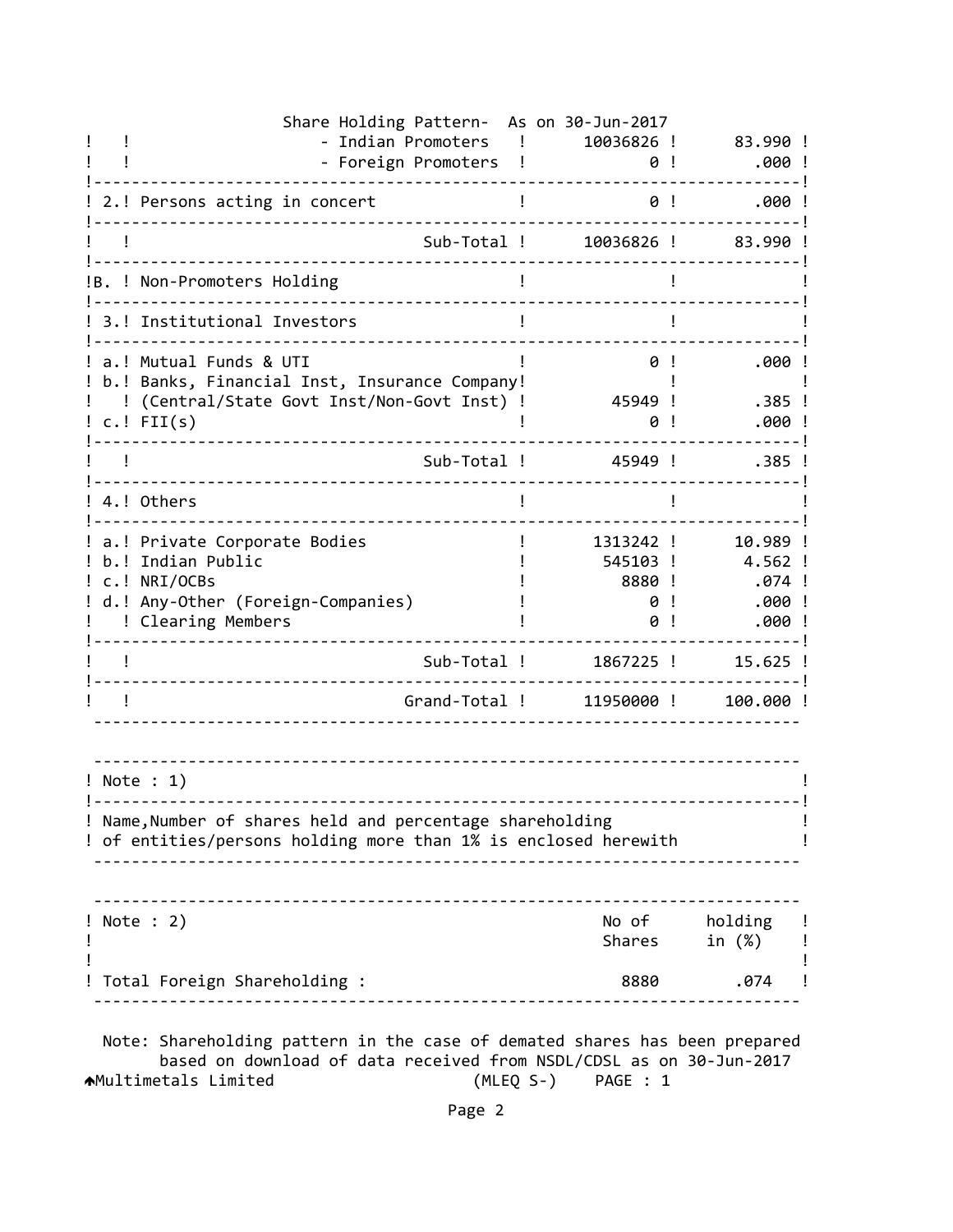|  |  | Share Holding Pattern- As on 30-Jun-2017 |
|--|--|------------------------------------------|

Status & Sub‐Status Wise Report : As on 30‐Jun‐2017

Indian Promoters

|               |                          | FOL/CLI# SIGL NAME OF THE SHARE HOLDERS HOLD HOLDG % TO Cap -Pan                                                                                                                                                                                                                          |                     |      |                  |
|---------------|--------------------------|-------------------------------------------------------------------------------------------------------------------------------------------------------------------------------------------------------------------------------------------------------------------------------------------|---------------------|------|------------------|
|               |                          | 00000580 4 05 HADOTI PUNJI VIKAS LIMITED 5950000 49.791 AAACH4047F                                                                                                                                                                                                                        |                     |      |                  |
|               |                          |                                                                                                                                                                                                                                                                                           |                     |      |                  |
|               |                          |                                                                                                                                                                                                                                                                                           |                     |      |                  |
|               |                          |                                                                                                                                                                                                                                                                                           |                     |      |                  |
|               |                          |                                                                                                                                                                                                                                                                                           |                     |      |                  |
|               |                          |                                                                                                                                                                                                                                                                                           |                     |      |                  |
|               |                          | 000000580 4 05<br>000640265 1 04<br>00086122 1 04<br>00086122 1 04<br>00086122 1 04<br>00086122 1 04<br>00086122 1 04<br>0008657910 1 04<br>AJAY AGARWAL<br>MUGDHA AGRAWAL<br>MUGDHA AGRAWAL<br>200000<br>2.347 AJSPA9434F<br>2.347 AJSPA9434F<br>2.347 AJ<br>002575 1 04 VASUDEV AGARWAL | 13763 .115          |      |                  |
|               |                          | 000007 A1A Indian Promoters 10036826 83.990                                                                                                                                                                                                                                               |                     |      |                  |
|               |                          | AMultimetals Limited (MLEQ S-) PAGE : 2                                                                                                                                                                                                                                                   |                     |      |                  |
|               |                          | Status & Sub-Status Wise Report : As on 30-Jun-2017                                                                                                                                                                                                                                       |                     |      |                  |
|               |                          | Banks, Fin Inst(s), Ins Comp(s)                                                                                                                                                                                                                                                           |                     |      |                  |
|               |                          | FOL/CLI# SIGL NAME OF THE SHARE HOLDERS                                                                                                                                                                                                                                                   | HOLDG % TO Cap -Pan |      |                  |
|               |                          | 000689  4 23 M/S THE NEW INDIA ASSURANCE CO.LTD.  44989  .376                                                                                                                                                                                                                             |                     |      |                  |
|               |                          | 001594  4  01 M/S  MANDVI CO-OP.BANK LTD.  960  960  .008                                                                                                                                                                                                                                 |                     |      |                  |
|               |                          | 000002 B2A Banks, Fin Inst(s), Ins Comp(s) 45949 .385                                                                                                                                                                                                                                     |                     |      |                  |
|               |                          | AMultimetals Limited (MLEQ S-) PAGE : 3                                                                                                                                                                                                                                                   |                     |      |                  |
|               |                          | Status & Sub-Status Wise Report : As on 30-Jun-2017                                                                                                                                                                                                                                       |                     |      |                  |
|               | Private Corporate Bodies |                                                                                                                                                                                                                                                                                           |                     |      |                  |
|               |                          | FOL/CLI# SIGL NAME OF THE SHARE HOLDERS FOLLOG % TO Cap -Pan                                                                                                                                                                                                                              |                     |      |                  |
|               |                          | 00623910 4 09 NUTRILITE FOODS (P) LTD. 325000 2.720 AABCN9605N<br>00623925 4 09 HORIZON & INFRASTRUCPROJECTS TU 325000 2.720 AABCH4944G                                                                                                                                                   |                     |      |                  |
|               |                          |                                                                                                                                                                                                                                                                                           |                     |      |                  |
| 00002271 4 09 |                          | JALSAGAR COMMERCE PRIVATE LIMIT                                                                                                                                                                                                                                                           | 200000              |      | 1.674 AAACJ6417H |
| 00002286 4 09 |                          | BIRLA ARTS PRIVATE LIMITED                                                                                                                                                                                                                                                                | 200000              |      | 1.674 AACCB0469K |
| 00002290 4 09 |                          | TEAC CONSULTANTS PRIVATE LIMITE                                                                                                                                                                                                                                                           | 150000              |      | 1.255 AABCT0267A |
| 00025998 4 09 |                          | C MACKERTICH PRIVATE LIMITED                                                                                                                                                                                                                                                              | 65900               |      | .551 AABCC0381Q  |
| 002627        | 4 09                     | CHATUR PROPERTIES PVT LTD                                                                                                                                                                                                                                                                 | 32000               | .268 |                  |
| 002045        | 4 09 M/S                 | ASIATIC OFFSHORE LTD.                                                                                                                                                                                                                                                                     | 10000               | .084 |                  |

001540 4 09 M/S VYAPARIK PRATISHTHAN LTD. 3800 .032

000102 4 09 M/S GOURI SANKAR CO.PVT.LTD. 320 .003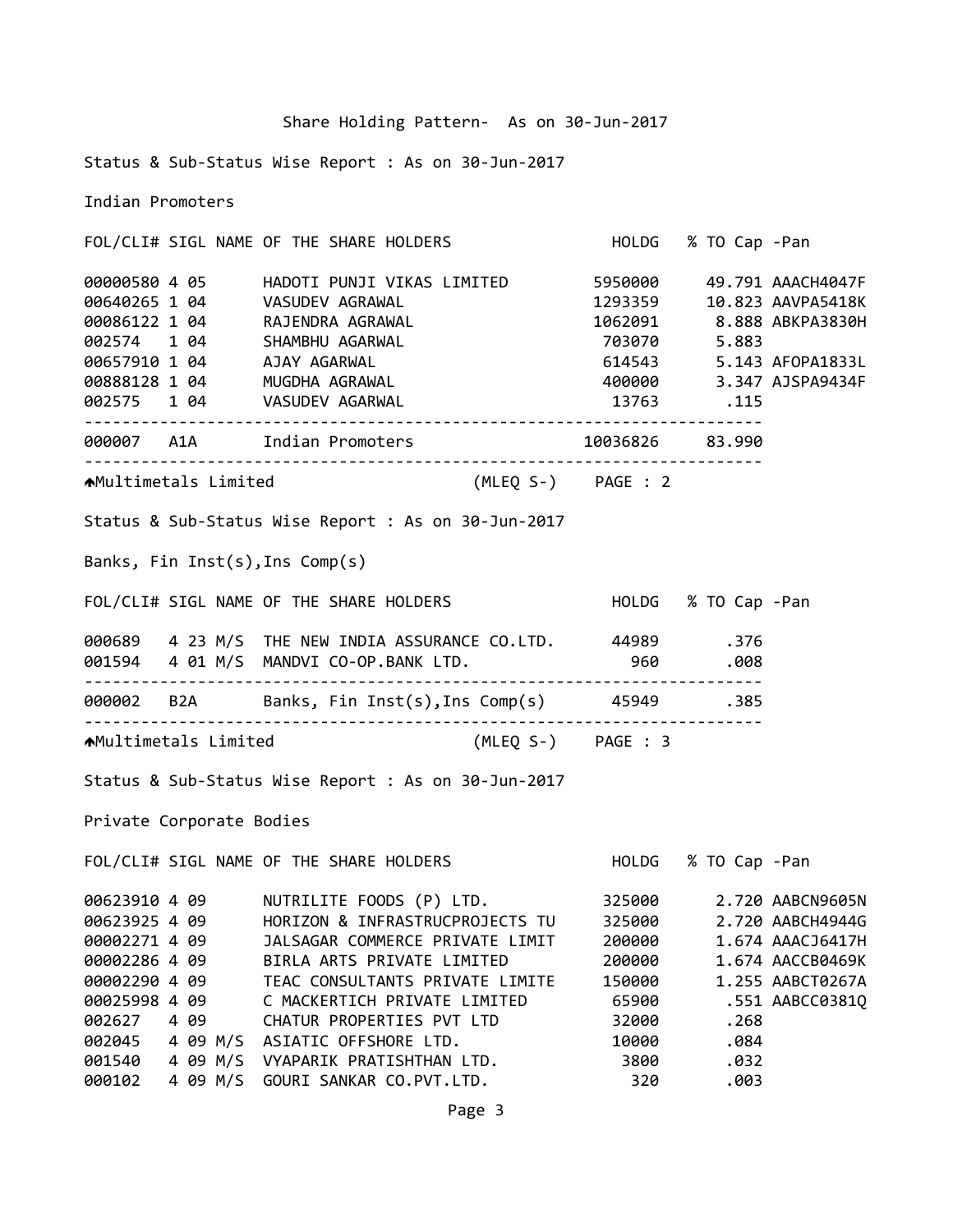|           |                  | Share Holding Pattern- As on 30-Jun-2017                                                                                                                                                                                            |          |                      |                                  |  |
|-----------|------------------|-------------------------------------------------------------------------------------------------------------------------------------------------------------------------------------------------------------------------------------|----------|----------------------|----------------------------------|--|
|           |                  | 001748 4 09 M/S. JAGJAN NIVESH PVT.LTD. 300 .003<br>002524 4 09 M/S PARASRAM SECURITIES P. LTD. 300 .003<br>10000071 4 09 MACKERTICH CONSULTANCY SERVICES 202 .002 AABCM5680Q<br>00239729 4 09 TATA INVESTMENT CORPORATION 120 .001 |          |                      |                                  |  |
|           |                  |                                                                                                                                                                                                                                     |          |                      |                                  |  |
|           |                  |                                                                                                                                                                                                                                     |          |                      |                                  |  |
|           |                  |                                                                                                                                                                                                                                     |          |                      |                                  |  |
|           |                  |                                                                                                                                                                                                                                     |          |                      |                                  |  |
|           |                  |                                                                                                                                                                                                                                     |          |                      |                                  |  |
|           |                  | 002049  4  09  M/S. BINANI METALS LTD.  100  100  .001                                                                                                                                                                              |          |                      |                                  |  |
|           |                  | 000017 C1A Private Corporate Bodies 1313242 10.989                                                                                                                                                                                  |          |                      |                                  |  |
|           |                  | AMultimetals Limited (MLEQ S-) PAGE : 4                                                                                                                                                                                             |          |                      |                                  |  |
|           |                  | Status & Sub-Status Wise Report : As on 30-Jun-2017                                                                                                                                                                                 |          |                      |                                  |  |
| Nri / OCB |                  |                                                                                                                                                                                                                                     |          |                      |                                  |  |
|           |                  | FOL/CLI# SIGL NAME OF THE SHARE HOLDERS                                                                                                                                                                                             |          |                      | HOLDG % TO Cap -Pan              |  |
|           |                  | 000258 2 01 MR. PERCY LOUIS ACHARD 8000 8000 .067<br>000133 2 01 DR. BANGSHI BILAS MUKHERJI 400 .003                                                                                                                                |          |                      |                                  |  |
|           |                  |                                                                                                                                                                                                                                     |          |                      |                                  |  |
|           |                  | 000461 2 01 MR. M.VISHWANATHAN                                                                                                                                                                                                      |          |                      | 160.001                          |  |
|           |                  | 001024 2 01 MR. JITENDRA KRISHNARAO DIGHE 160 .001                                                                                                                                                                                  |          |                      |                                  |  |
|           |                  |                                                                                                                                                                                                                                     |          |                      |                                  |  |
|           |                  | 001649 2 01 MISS SARITA VASUDEVA 100 100 .001<br>000601 2 01 MR. BRIJ MOHAN MAGO 60 .001                                                                                                                                            |          |                      |                                  |  |
|           |                  |                                                                                                                                                                                                                                     |          |                      | 8880 .074                        |  |
|           |                  | AMultimetals Limited (MLEQ S-) PAGE : 5                                                                                                                                                                                             |          |                      |                                  |  |
|           |                  | Status & Sub-Status Wise Report : As on 30-Jun-2017                                                                                                                                                                                 |          |                      |                                  |  |
|           |                  | List of Holders holding 01.000% & above                                                                                                                                                                                             |          |                      |                                  |  |
|           |                  | FOL/CLI# NAME OF THE SHARE HOLDER                                                                                                                                                                                                   |          | HOLDG % Cap Category |                                  |  |
| 00640265  | VASUDEV AGRAWAL  |                                                                                                                                                                                                                                     | 1293359  |                      | 10.823 Indian Promoter           |  |
| 00086122  | RAJENDRA AGRAWAL |                                                                                                                                                                                                                                     |          |                      | 1062091 8.888 Indian Promoter    |  |
| 002574    | SHAMBHU AGARWAL  |                                                                                                                                                                                                                                     |          |                      | 703070   5.883   Indian Promoter |  |
| 00657910  | AJAY AGARWAL     |                                                                                                                                                                                                                                     |          |                      | 614543 5.143 Indian Promoter     |  |
| 00888128  | MUGDHA AGRAWAL   |                                                                                                                                                                                                                                     | 400000   |                      | 3.347 Indian Promoter            |  |
| 00000580  |                  | HADOTI PUNJI VIKAS LIMITED                                                                                                                                                                                                          | 5950000  |                      | 49.791 Indian Promoter           |  |
| 00623910  |                  | NUTRILITE FOODS (P) LTD.                                                                                                                                                                                                            | 325000   |                      | 2.720 Pvt Corpt Bodies           |  |
| 00623925  |                  | HORIZON & INFRASTRUCPROJECTS TU                                                                                                                                                                                                     | 325000   |                      | 2.720 Pvt Corpt Bodies           |  |
| 00002271  |                  | JALSAGAR COMMERCE PRIVATE LIMIT                                                                                                                                                                                                     | 200000   |                      | 1.674 Pvt Corpt Bodies           |  |
| 00002286  |                  | BIRLA ARTS PRIVATE LIMITED                                                                                                                                                                                                          | 200000   |                      | 1.674 Pvt Corpt Bodies           |  |
| 00002290  |                  | TEAC CONSULTANTS PRIVATE LIMITE                                                                                                                                                                                                     | 150000   |                      | 1.255 Pvt Corpt Bodies           |  |
| 000011    |                  | $\lceil$ 01.000% $\rceil$ & above holders                                                                                                                                                                                           | 11223063 | 93.918               |                                  |  |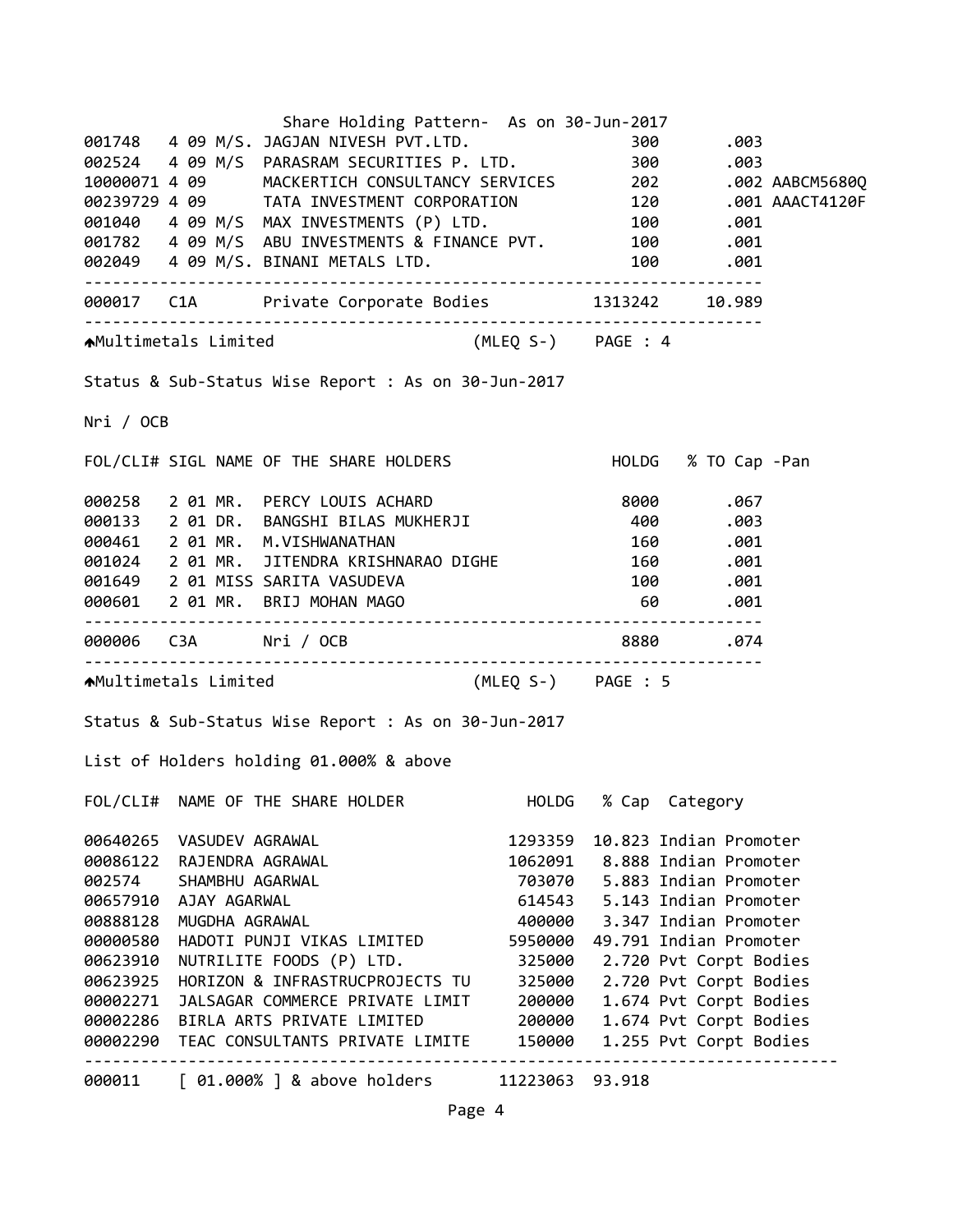Share Holding Pattern‐ As on 30‐Jun‐2017

‐‐‐‐‐‐‐‐‐‐‐‐‐‐‐‐‐‐‐‐‐‐‐‐‐‐‐‐‐‐‐‐‐‐‐‐‐‐‐‐‐‐‐‐‐‐‐‐‐‐‐‐‐‐‐‐‐‐‐‐‐‐‐‐‐‐‐‐‐‐‐‐‐‐‐‐‐‐‐‐ Multimetals Limited (MLEQ S‐) PAGE : 6 Status & Sub‐Status Wise Report : As on 30‐Jun‐2017 List of Top (100) Holders (General) FOL/CLI# SIGL NAME OF THE SHARE HOLDERS HOLDG % TO Cap ‐Pan 4 05 HADOTI PUNJI VIKAS LIMITED 5950000 49.791 AAACH4047F 1 04 VASUDEV AGRAWAL 1293359 10.823 AAVPA5418K 1 04 RAJENDRA AGRAWAL 1062091 8.888 ABKPA3830H 1 04 SHAMBHU AGARWAL 703070 5.883 1 04 AJAY AGARWAL 614543 5.143 AFOPA1833L 1 04 MUGDHA AGRAWAL 400000 3.347 AJSPA9434F 4 09 NUTRILITE FOODS (P) LTD. 325000 2.720 AABCN9605N 4 09 HORIZON & INFRASTRUCPROJECTS TU 325000 2.720 AABCH4944G 4 09 JALSAGAR COMMERCE PRIVATE LIMIT 200000 1.674 AAACJ6417H 4 09 BIRLA ARTS PRIVATE LIMITED 200000 1.674 AACCB0469K 4 09 TEAC CONSULTANTS PRIVATE LIMITE 150000 1.255 AABCT0267A 1 VINOD PRAKASH SHARMA 88200 .738 4 09 C MACKERTICH PRIVATE LIMITED 65900 .551 AABCC0381Q 4 23 M/S THE NEW INDIA ASSURANCE CO.LTD. 44989 .376 00000442 1 00 AMPI CHATTER 40393 .338 ABEPC8689E 002569 1 ALOK PARASHAR 1 40000 1 335 4 09 CHATUR PROPERTIES PVT LTD 32000 .268 1 00 MRS. PRAMILA NARAYAN RAUT 24000 .201 1 00 MRS. GHATALIA DINA PRAVIN 20000 .167 001995 1 00 MR. NARAYAN RAMCHANDRA RAUT 16000 101 1 04 VASUDEV AGARWAL 13763 .115 1 00 MADHUBALA P TRIVEDI 10063 .084 AAWPT1982G 4 09 M/S ASIATIC OFFSHORE LTD. 10000 .084 2 01 MR. PERCY LOUIS ACHARD 8000 .067 1 B S KOTHARI 7876 .066 1 00 NALINI CHATTER 5750 .048 ABEPC8690D 1 00 MR. PREMRATAN DEVKISHAN DAGA 5000 .042 1 CUSTODIAN A/C N K AGGARWALA 4600 .038 1 00 MR. RAVI WARRIER 4000 .033 1 00 MR. SUBHAS B.AGRAWAL 4000 .033 4 09 M/S VYAPARIK PRATISHTHAN LTD. 3800 .032 1 00 MR. ASHOK P. SHAH 3500 .029 1 00 MR. NIRANJAN P. SHAH 3500 .029 1 00 BRIJESHKUMAR JIVRAM MISHRA 3448 .029 AFGPM1659G 1 00 AJAY KUMAR KAYAN 3346 .028 AGGPK0892G 1 00 MRS. SHANTA DEVI G KHICHA 3000 .025 1 00 MR. DEEPAK G KHICHA 3000 .025 1 00 RAJESH GAUTAM 3000 .025 1 00 MRS. SARLA DAGA 2900 .024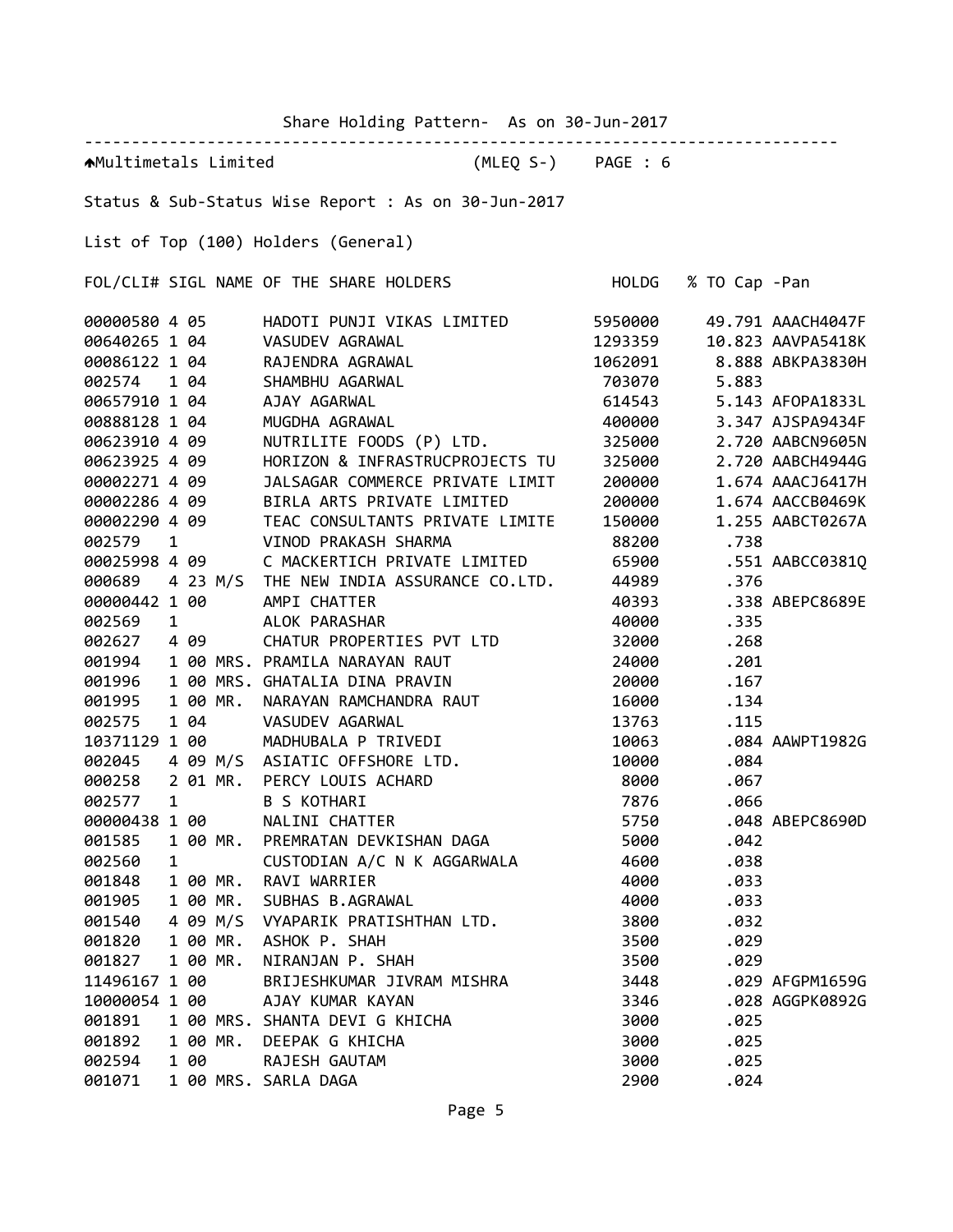|               |   |          | Share Holding Pattern- As on 30-Jun-2017                                                                                                                                                                                                               |      |                     |                 |
|---------------|---|----------|--------------------------------------------------------------------------------------------------------------------------------------------------------------------------------------------------------------------------------------------------------|------|---------------------|-----------------|
| 002007        |   |          |                                                                                                                                                                                                                                                        | 2760 | .023                |                 |
| 002595        |   |          |                                                                                                                                                                                                                                                        | 2748 | .023                |                 |
| 001211        |   |          |                                                                                                                                                                                                                                                        | 2600 | .022                |                 |
| 001494        |   |          |                                                                                                                                                                                                                                                        | 2562 | .021                |                 |
| 001948        |   |          |                                                                                                                                                                                                                                                        | 2500 | .021                |                 |
| 001801        |   |          |                                                                                                                                                                                                                                                        | 2380 | .020                |                 |
| 001759        |   |          |                                                                                                                                                                                                                                                        | 2313 | .019                |                 |
| 00130447 1 00 |   |          | 1 00 MR. SURESH KUMAR BAGRI<br>1 00 MR. MURARI LAL JALAN<br>1 00 MRS. KRISHNA CHATTER<br>1 00 MRS. KRISHNA CHATTER<br>1 00 MRS. PREM KUMARI DIWAKAR<br>1 00 MRS. PREMA GUPTA<br>1 00 RAJNI KANTILAL SANGHVI<br>1 00 RAJNI KANTILAL SANGHVI<br>1 00 MR. | 2160 |                     | .018 AUCPS9895H |
|               |   |          |                                                                                                                                                                                                                                                        |      |                     |                 |
|               |   |          |                                                                                                                                                                                                                                                        |      |                     |                 |
|               |   |          |                                                                                                                                                                                                                                                        |      |                     |                 |
|               |   |          |                                                                                                                                                                                                                                                        |      |                     |                 |
|               |   |          |                                                                                                                                                                                                                                                        |      |                     |                 |
|               |   |          | 000655 1 00 MR. M.SIMHACHALAM<br>001606 1 00 MR. BANSARI SURYAKANT BAXI 1867 .015<br>002064 1 00 MR. BAKULA SANGHVI 1750 .015<br>001528 1 00 MR. RAVI MOHAN DAGA (MINOR) 1740 .015<br>00059592 1 00 HEMANG MADHUSUDAN PATEL 1700 .014                  |      |                     |                 |
|               |   |          |                                                                                                                                                                                                                                                        |      |                     |                 |
|               |   |          | Status & Sub-Status Wise Report : As on 30-Jun-2017                                                                                                                                                                                                    |      |                     |                 |
|               |   |          |                                                                                                                                                                                                                                                        |      |                     |                 |
|               |   |          | List of Top (100) Holders (General)                                                                                                                                                                                                                    |      |                     |                 |
|               |   |          | FOL/CLI# SIGL NAME OF THE SHARE HOLDERS                                                                                                                                                                                                                |      |                     |                 |
|               |   |          |                                                                                                                                                                                                                                                        |      | HOLDG % TO Cap -Pan |                 |
|               |   |          | 07701921 1 00 BIJAL SURESH DALAL                                                                                                                                                                                                                       | 1700 |                     | .014 AAAPD6105B |
|               |   |          |                                                                                                                                                                                                                                                        | 1687 | .014                |                 |
|               |   |          |                                                                                                                                                                                                                                                        | 1600 | .013                |                 |
|               |   |          |                                                                                                                                                                                                                                                        | 1600 | .013                |                 |
|               |   |          |                                                                                                                                                                                                                                                        | 1600 | .013                |                 |
|               |   |          |                                                                                                                                                                                                                                                        | 1600 | .013                |                 |
|               |   |          | 07701921 1 00<br>001659 1 00 MRS. RUKMINI SANWARMAL KHAITAN<br>000029 1 00 MR. NABAYUG ACHARYA<br>000976 1 00 MR. SHIV ANAND<br>001992 1 00 MRS. KAMLA GANDHI<br>002634 1 PREMBIR SINGH GREWAL<br>001899 1 00 MR. SHYAM TODI                           | 1500 | .013                |                 |
| 002512        |   |          |                                                                                                                                                                                                                                                        | 1500 | .013                |                 |
| 002641        |   |          |                                                                                                                                                                                                                                                        | 1440 |                     | .012 AMHPS2123D |
| 001711        |   |          | 1 00 MR. HITESH KANTILAL PATEL<br>1 00 MR. U.P. BHAT<br>1 00 MR. U.P. BHAT<br>1 00 MR ASHITH SHANKER RAO<br>1 00 MR. GANESH DAS BHATTER<br>1 00 MR. GANESH DAS BHATTER                                                                                 | 1400 | .012                |                 |
| 002074        |   |          |                                                                                                                                                                                                                                                        | 1400 | .012                |                 |
| 001045        |   |          |                                                                                                                                                                                                                                                        | 1300 | .011                |                 |
| 001962        |   | 1 00 MR. | MANMOHAN SHARMA                                                                                                                                                                                                                                        | 1300 | .011                |                 |
| 002629        | 1 |          | ROHINTON B PANDAY                                                                                                                                                                                                                                      | 1280 | .011                |                 |
| 000231        |   | 1 00 MR. | <b>VED PRAKASH VIJH</b>                                                                                                                                                                                                                                | 1250 | .010                |                 |
| 001652        |   | 1 00 MR. | SITA RAM LAMBORIA                                                                                                                                                                                                                                      | 1237 | .010                |                 |
| 001658        |   | 1 00 MR. | SANWARMAL PRABHUDAYAL KHAITAN                                                                                                                                                                                                                          | 1237 | .010                |                 |
| 001082        |   |          | 1 00 MRS. KAMLA MAHESHWARY                                                                                                                                                                                                                             | 1200 | .010                |                 |
| 001910        |   | 1 00 MR. | YATIN V. UDESHI                                                                                                                                                                                                                                        | 1200 | .010                |                 |
| 001911        |   | 1 00 MR. | VIKRAM UDESHI                                                                                                                                                                                                                                          | 1200 | .010                |                 |
| 001912        |   |          | 1 00 MRS. PUSHPA V. UDESHI                                                                                                                                                                                                                             | 1200 | .010                |                 |
| 001913        |   |          | 1 00 MRS. DHARMISTHA U. UDESHI                                                                                                                                                                                                                         | 1200 | .010                |                 |
| 002087        |   | 1 00 MR. | SURENDRA CHANDALIA                                                                                                                                                                                                                                     | 1200 | .010                |                 |
| 001148        |   | 1 00 MR. | PREM RATAN DAGA                                                                                                                                                                                                                                        | 1160 | .010                |                 |
| 001149        |   |          | 1 00 MISS SANDHYA DAGA (MINOR)                                                                                                                                                                                                                         | 1160 | .010                |                 |
| 001741        |   | 1 00 MR. | PURUSHOTTAM MALL                                                                                                                                                                                                                                       | 1115 | .009                |                 |
| 001922        |   | 1 00 MR. | RAVI MOHAN                                                                                                                                                                                                                                             | 1112 | .009                |                 |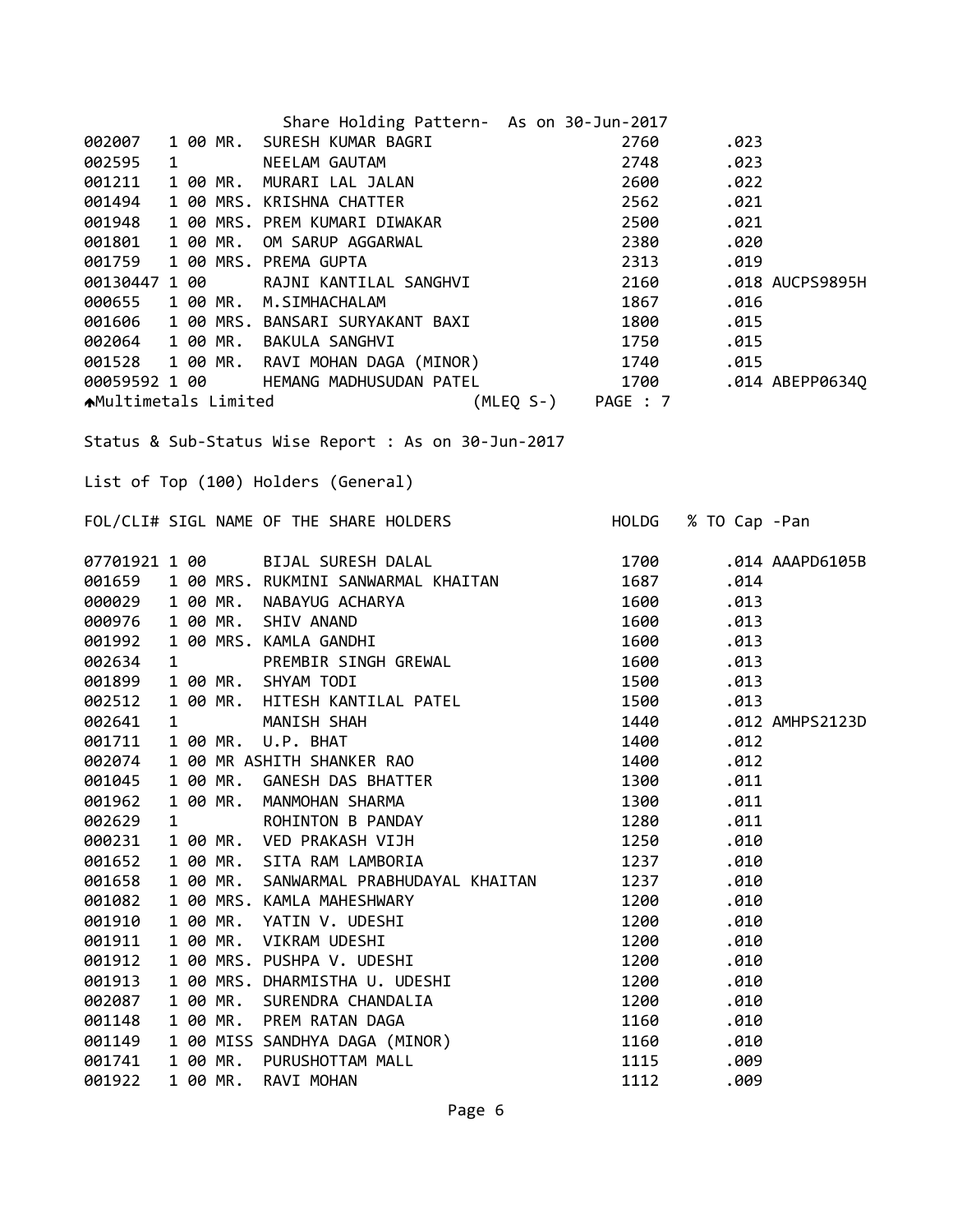|                         |   |          | Share Holding Pattern- As on 30-Jun-2017                                                                                                                                                                                                       |       |            |                 |
|-------------------------|---|----------|------------------------------------------------------------------------------------------------------------------------------------------------------------------------------------------------------------------------------------------------|-------|------------|-----------------|
|                         |   |          | 002614 1 MURTUZA HUSSAINI BHARMAL                                                                                                                                                                                                              |       | 1100.009   |                 |
| 001772                  |   |          | 1 00 MR. MAHESH CHANDER SHRIVASTAVA 1080 .009                                                                                                                                                                                                  |       |            |                 |
|                         |   |          | 001934 1 00 MR. BAKUL SANGHVI                                                                                                                                                                                                                  |       |            |                 |
| 001162                  |   |          | 1 00 MR. BAKUL SANGHVI<br>1 00 MR. R. SESHADRI<br>1 00 MRS. NEERU SANGHVI<br>1 00 MRS. NEERU SANGHVI<br>1 00 MRS. NEERU SANGHVI<br>1 00 MR. CHANDRA MOHAN<br>1 00 MR. JUPUDY JAGANNADHARAO<br>1 00 MRS. SUSHILA DEVI MOHTA<br>1 00 MRS. SUSHIL |       |            |                 |
| 001935                  |   |          |                                                                                                                                                                                                                                                |       |            |                 |
| 001322                  |   |          |                                                                                                                                                                                                                                                |       |            |                 |
| 000467                  |   |          |                                                                                                                                                                                                                                                |       |            |                 |
| 001383                  |   |          |                                                                                                                                                                                                                                                |       |            |                 |
|                         |   |          | 001479 1 00 MR. JAGMOHAN PODDAR                                                                                                                                                                                                                |       |            |                 |
| 001712                  |   |          |                                                                                                                                                                                                                                                |       |            |                 |
|                         |   |          |                                                                                                                                                                                                                                                |       |            |                 |
|                         |   |          |                                                                                                                                                                                                                                                |       |            |                 |
|                         |   |          |                                                                                                                                                                                                                                                |       |            |                 |
|                         |   |          | 001316 1 00 MR. KISHOR OSTWAL 100 MS<br>001816 1 00 MR. KISHOR OSTWAL 1000 .008<br>001918 1 00 MISS RACHANA AGARWAL 1000 .008<br>001920 1 00 MR. BHIKHU J. MALANI 1000 .008<br>001946 1 00 MR. V. SUBRAMANIAN 1000 .008<br>002618 1 BHAG       |       |            |                 |
|                         |   |          |                                                                                                                                                                                                                                                |       |            |                 |
|                         |   |          |                                                                                                                                                                                                                                                |       |            |                 |
|                         |   |          |                                                                                                                                                                                                                                                |       |            |                 |
|                         |   |          |                                                                                                                                                                                                                                                |       |            |                 |
|                         |   |          |                                                                                                                                                                                                                                                |       |            |                 |
|                         |   |          |                                                                                                                                                                                                                                                |       |            |                 |
|                         |   |          |                                                                                                                                                                                                                                                |       |            |                 |
|                         |   |          | 22954056 1 00 MANLSH MISHIMANTA SANGEPU<br>002626 1 PREMA GUPTA 981 .008 BKBPS8849B<br>00000015 1 00 ANUJ SHANTILAL BADJATE 978 .008 ABOPB5644E<br>000886 1 00 MR. YOGINDER NATH SHARMA 960 .008<br>----------------------------------         |       |            |                 |
|                         |   |          |                                                                                                                                                                                                                                                |       |            |                 |
|                         |   |          |                                                                                                                                                                                                                                                |       |            |                 |
|                         |   |          |                                                                                                                                                                                                                                                |       |            |                 |
|                         |   |          | AMultimetals Limited (MLEQ S-) PAGE : 8                                                                                                                                                                                                        |       |            |                 |
|                         |   |          |                                                                                                                                                                                                                                                |       |            |                 |
|                         |   |          | Status & Sub-Status Wise Report : As on 30-Jun-2017                                                                                                                                                                                            |       |            |                 |
|                         |   |          | List of Top (50) Holders (Individual)                                                                                                                                                                                                          |       |            |                 |
|                         |   |          | FOL/CLI# SIGL NAME OF THE SHARE HOLDERS HOLD HOLDG % TO Cap -Pan                                                                                                                                                                               |       |            |                 |
|                         |   |          |                                                                                                                                                                                                                                                |       | 88200 .738 |                 |
|                         |   |          | 002579 1 VINOD PRAKASH SHARMA<br>ααααααΔ2 1 αα ΔΜΡΤ CHΔΤΤΕR<br>00000442 1 00 AMPI CHATTER                                                                                                                                                      | 40393 |            | .338 ABEPC8689E |
| 002569                  | 1 |          | ALOK PARASHAR                                                                                                                                                                                                                                  | 40000 | .335       |                 |
| 001994                  |   |          | 1 00 MRS. PRAMILA NARAYAN RAUT                                                                                                                                                                                                                 | 24000 | .201       |                 |
| 001996                  |   |          | 1 00 MRS. GHATALIA DINA PRAVIN                                                                                                                                                                                                                 | 20000 | .167       |                 |
| 001995                  |   | 1 00 MR. | NARAYAN RAMCHANDRA RAUT                                                                                                                                                                                                                        | 16000 | .134       |                 |
| 10371129 1 00           |   |          | MADHUBALA P TRIVEDI                                                                                                                                                                                                                            | 10063 |            | .084 AAWPT1982G |
| 002577                  | 1 |          | <b>B S KOTHARI</b>                                                                                                                                                                                                                             | 7876  | .066       |                 |
| 00000438 1 00           |   |          | NALINI CHATTER                                                                                                                                                                                                                                 | 5750  |            | .048 ABEPC8690D |
| 001585                  |   | 1 00 MR. | PREMRATAN DEVKISHAN DAGA                                                                                                                                                                                                                       | 5000  | .042       |                 |
| 002560                  | 1 |          | CUSTODIAN A/C N K AGGARWALA                                                                                                                                                                                                                    | 4600  | .038       |                 |
| 001848                  |   | 1 00 MR. | RAVI WARRIER                                                                                                                                                                                                                                   | 4000  | .033       |                 |
| 001905                  |   | 1 00 MR. | SUBHAS B.AGRAWAL                                                                                                                                                                                                                               | 4000  | .033       |                 |
| 001820                  |   | 1 00 MR. | ASHOK P. SHAH                                                                                                                                                                                                                                  | 3500  | .029       |                 |
| 001827<br>11496167 1 00 |   | 1 00 MR. | NIRANJAN P. SHAH                                                                                                                                                                                                                               | 3500  | .029       |                 |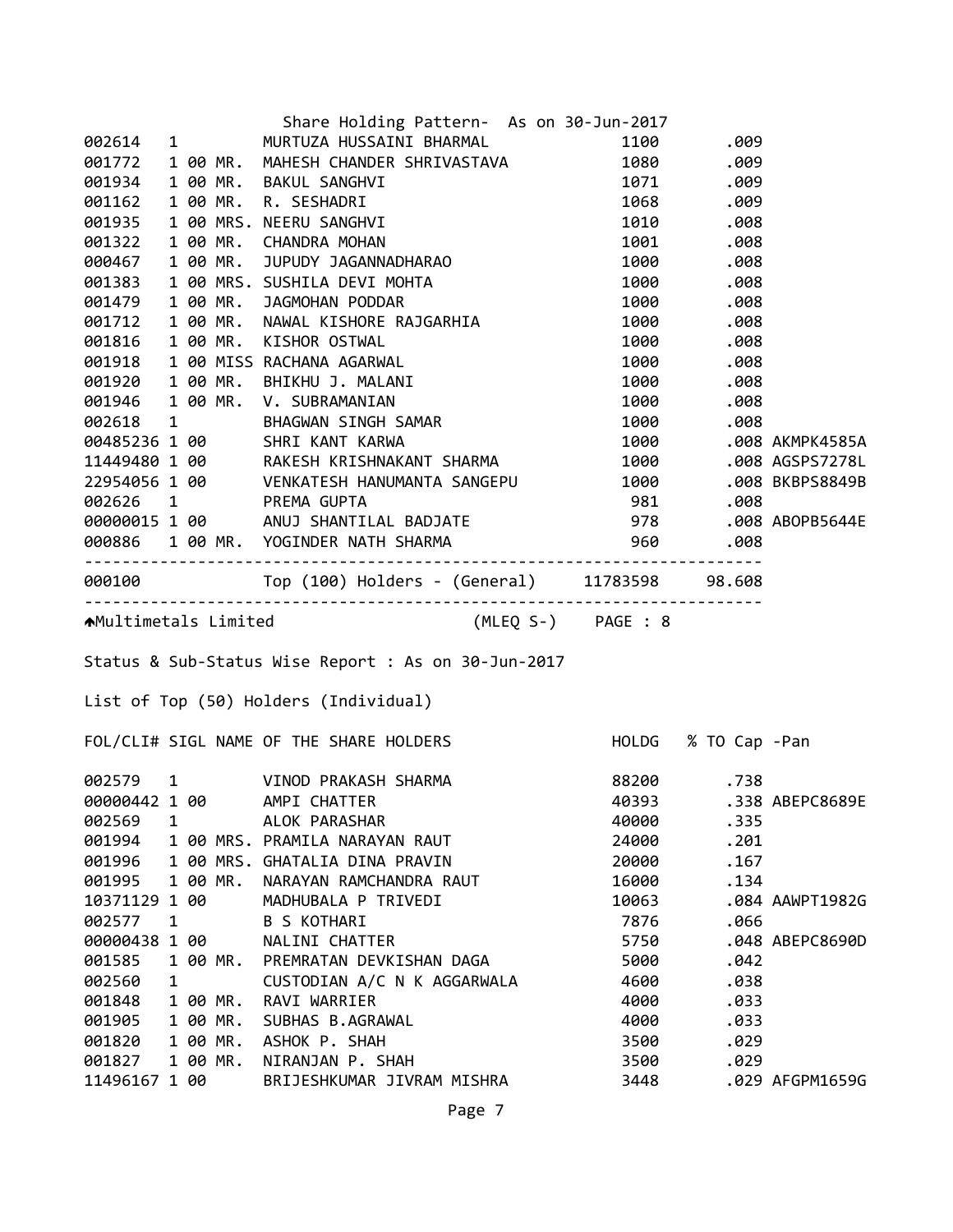|                             |  |         | Share Holding Pattern- As on 30-Jun-2017                                                                                                                                                                                                     |                    |      |                 |
|-----------------------------|--|---------|----------------------------------------------------------------------------------------------------------------------------------------------------------------------------------------------------------------------------------------------|--------------------|------|-----------------|
|                             |  |         |                                                                                                                                                                                                                                              |                    |      | .028 AGGPK0892G |
|                             |  |         |                                                                                                                                                                                                                                              |                    | .025 |                 |
|                             |  |         |                                                                                                                                                                                                                                              |                    | .025 |                 |
|                             |  |         |                                                                                                                                                                                                                                              |                    | .025 |                 |
|                             |  |         |                                                                                                                                                                                                                                              |                    | .024 |                 |
|                             |  |         |                                                                                                                                                                                                                                              |                    | .023 |                 |
|                             |  |         |                                                                                                                                                                                                                                              |                    | .023 |                 |
|                             |  |         | Share Holding Pattern- As on 30-Jun-2017<br>001891 100 AJAY KUMAR KAYAN<br>001891 100 MRS. SHANTA DEVIG KHICHA<br>001892 100 MR. DEEPAK G KHICHA 3000<br>002594 100 RAJESH GAUTAM 3000<br>002594 100 RAJESH GAUTAM 3000<br>00267 100 MRS.    |                    | .022 |                 |
|                             |  |         |                                                                                                                                                                                                                                              |                    | .021 |                 |
|                             |  |         |                                                                                                                                                                                                                                              |                    | .021 |                 |
|                             |  |         |                                                                                                                                                                                                                                              |                    | .020 |                 |
|                             |  |         |                                                                                                                                                                                                                                              |                    | .019 |                 |
|                             |  |         |                                                                                                                                                                                                                                              |                    |      | .018 AUCPS9895H |
|                             |  |         |                                                                                                                                                                                                                                              |                    | .016 |                 |
|                             |  |         |                                                                                                                                                                                                                                              |                    | .015 |                 |
|                             |  |         |                                                                                                                                                                                                                                              |                    |      |                 |
|                             |  |         |                                                                                                                                                                                                                                              |                    | .015 |                 |
|                             |  |         |                                                                                                                                                                                                                                              |                    | .015 |                 |
| 00059592 1 00               |  |         | HEMANG MADHUSUDAN PATEL 1700                                                                                                                                                                                                                 |                    |      | .014 ABEPP06340 |
|                             |  |         | 00059592 1 00<br>07701921 1 00 BIJAL SURESH DALAL<br>001659 1 00 MRS. RUKMINI SANWARMAL KHAITAN<br>000029 1 00 MR. NABAYUG ACHARYA<br>000976 1 00 MR. SHIV ANAND<br>001992 1 00 MRS. KAMLA GANDHI<br>002634 1 PREMBIR SINGH GREWAL<br>001899 | 1700               |      | .014 AAAPD6105B |
|                             |  |         |                                                                                                                                                                                                                                              | 1687               | .014 |                 |
|                             |  |         |                                                                                                                                                                                                                                              | 1600               | .013 |                 |
|                             |  |         |                                                                                                                                                                                                                                              | 1600               | .013 |                 |
|                             |  |         |                                                                                                                                                                                                                                              | 1600               | .013 |                 |
|                             |  |         |                                                                                                                                                                                                                                              | 1600               | .013 |                 |
|                             |  |         |                                                                                                                                                                                                                                              | 1500               | .013 |                 |
|                             |  |         |                                                                                                                                                                                                                                              | 1500               | .013 |                 |
| 002641                      |  |         |                                                                                                                                                                                                                                              | 1440               |      | .012 AMHPS2123D |
| 001711                      |  |         |                                                                                                                                                                                                                                              | 1400               | .012 |                 |
| 002074                      |  |         |                                                                                                                                                                                                                                              | 1400               | .012 |                 |
| 001045                      |  |         |                                                                                                                                                                                                                                              | 1300               | .011 |                 |
| 001962                      |  |         |                                                                                                                                                                                                                                              | 1300               | .011 |                 |
| 002629                      |  |         |                                                                                                                                                                                                                                              | 1280               | .011 |                 |
| 000231                      |  |         |                                                                                                                                                                                                                                              | 1250               | .010 |                 |
| 001652                      |  |         | 1 00 MR. HITESH KANTILAL PATEL<br>1 00 MR. U.P. BHAT<br>1 00 MR ASHITH SHANKER RAO<br>1 00 MR. GANESH DAS BHATTER<br>1 00 MR. MANMOHAN SHARMA<br>1 00 MR. WED PRAKASH VIJH<br>1 00 MR. VED PRAKASH VIJH<br>1 00 MR. SITA RAM LAMBORIA        | 1237               | .010 |                 |
|                             |  |         |                                                                                                                                                                                                                                              |                    |      |                 |
|                             |  |         | 000050 Top (50) Holders - Individuals 347850 2.911                                                                                                                                                                                           |                    |      |                 |
| <b>AMultimetals Limited</b> |  |         |                                                                                                                                                                                                                                              | (MLEQ S-) PAGE : 1 |      |                 |
|                             |  |         | -DISTRIBUTION SCHEDULE ON SCRIP VALUE -As On :30-Jun-2017                                                                                                                                                                                    |                    |      |                 |
|                             |  |         |                                                                                                                                                                                                                                              |                    |      |                 |
|                             |  |         | SHARE (OR DEBENTURE) -NUM OF (%) OF TO TAL % OF                                                                                                                                                                                              |                    |      |                 |
|                             |  |         | OF NOMINAL VALUE THOLDERS HOLDERS A MOUNT AMT                                                                                                                                                                                                |                    |      |                 |
| <b>UPTO</b>                 |  | TO 5000 | 664 78.58                                                                                                                                                                                                                                    | 1091010.00<br>.91  |      |                 |
| 5001 TO                     |  | 10000   | 11.36<br>96                                                                                                                                                                                                                                  | 722200.00<br>.60   |      |                 |
|                             |  |         |                                                                                                                                                                                                                                              |                    |      |                 |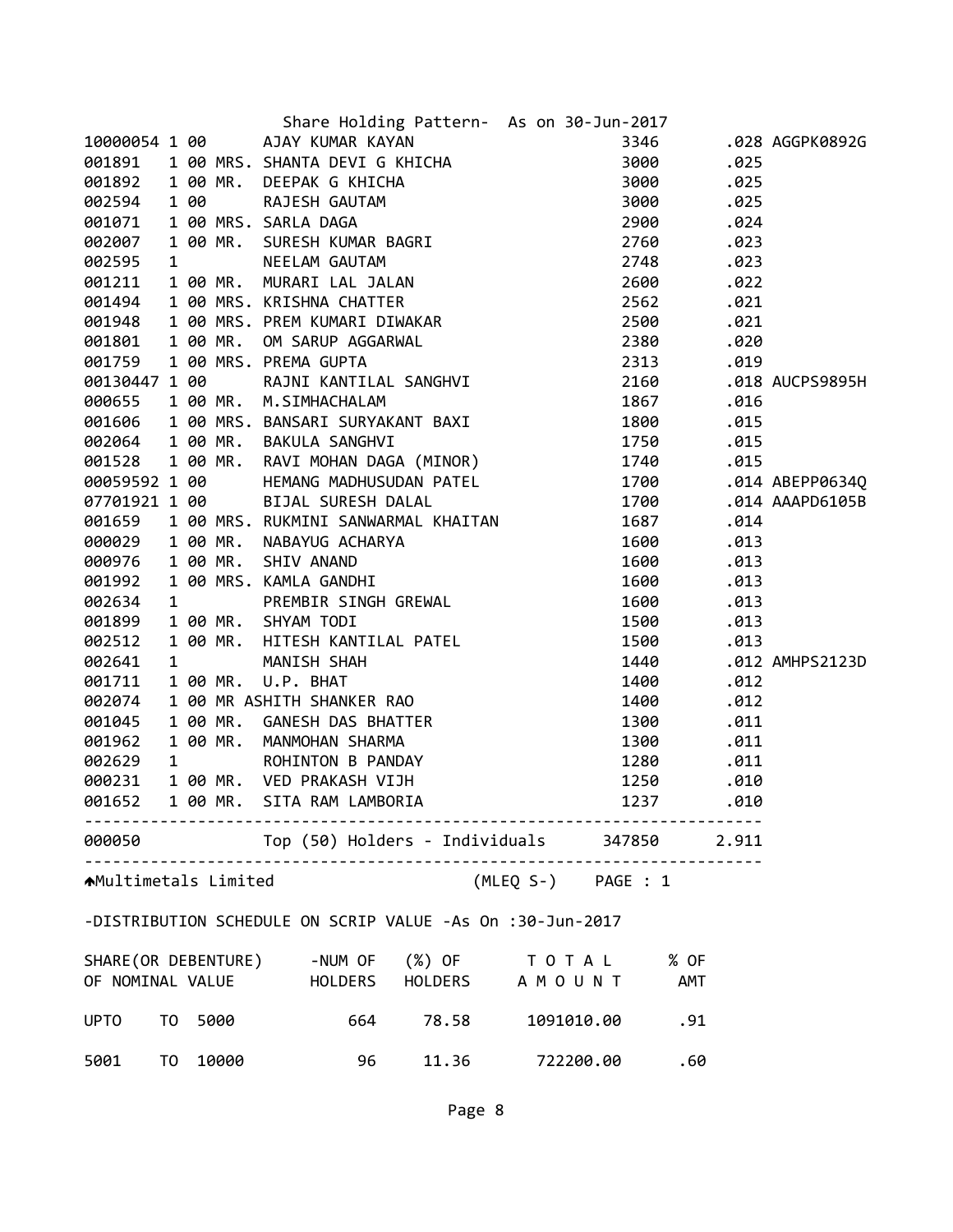|                                          |                |                                                                     |                    | Share Holding Pattern- As on 30-Jun-2017 |                              |         |        |               |                   |  |  |
|------------------------------------------|----------------|---------------------------------------------------------------------|--------------------|------------------------------------------|------------------------------|---------|--------|---------------|-------------------|--|--|
| 10001                                    | T0             | 20000                                                               | 38                 | 4.50                                     | 515650.00                    |         |        | .43           |                   |  |  |
| 20001                                    | T <sub>0</sub> | 30000                                                               | 12                 | 1.42                                     | 319230.00                    |         |        | .27           |                   |  |  |
| 30001                                    | T0             | 40000                                                               | $\overline{7}$     | .83                                      | 255940.00                    |         |        | .21           |                   |  |  |
| 40001                                    | T0             | 50000                                                               | $\overline{2}$     | .24                                      | 96000.00                     |         |        | .08           |                   |  |  |
| 50001                                    | T <sub>0</sub> | 100000                                                              | $\overline{4}$     | .47                                      | 316260.00                    |         |        | .26           |                   |  |  |
| 100001                                   |                | TO ABOVE                                                            | 22                 | 2.60                                     | 116183710.00                 |         |        | 97.22         |                   |  |  |
|                                          |                | * * T O T A L * *                                                   | 845                | 100.00                                   | 119500000.00                 |         | 100.00 |               |                   |  |  |
| ★Multimetals Limited                     |                |                                                                     |                    |                                          | (MLEQ S-) PAGE : 2           |         |        |               |                   |  |  |
|                                          |                | -DISTRIBUTION SCHEDULE ON NUMBER OF SHARES/DEBS -As On :30-Jun-2017 |                    |                                          |                              |         |        |               |                   |  |  |
| SHARE (OR DEBENTURE)                     |                |                                                                     | -NUM OF<br>HOLDERS | (%) OF<br>HOLDERS                        | T O T A L<br>SHARES(OR DEBS) |         |        | % OF<br>SH/DB |                   |  |  |
| <b>UPTO</b>                              | TO             | 100                                                                 | 323                | 38.22                                    |                              | 23352   |        | .20           |                   |  |  |
| 101                                      | T0             | 200                                                                 | 182                | 21.54                                    |                              | 29896   |        | .25           |                   |  |  |
| 201                                      | TO             | 500                                                                 | 159                | 18.82                                    |                              | 55853   |        | .47           |                   |  |  |
| 501                                      | T <sub>0</sub> | 1000                                                                | 96                 | 11.36                                    |                              | 72220   |        | .60           |                   |  |  |
| 1001                                     | T <sub>0</sub> | 5000                                                                | 59                 | 6.98                                     | 118682                       |         |        | .99           |                   |  |  |
| 5001                                     | TO             | 10000                                                               | $\overline{4}$     | .47                                      |                              | 31626   |        | .26           |                   |  |  |
| 10001                                    | TO             | 100000                                                              | 11                 | 1.30                                     | 395308                       |         |        | 3.31          |                   |  |  |
| 100001 TO ABOVE                          |                |                                                                     | 11                 | 1.30                                     | 11223063 93.92               |         |        |               |                   |  |  |
|                                          |                | * * T O T A L * *                                                   | 845                | 100.00                                   | 11950000                     |         | 100.00 |               |                   |  |  |
| AMultimetals Limited                     |                |                                                                     |                    |                                          | (MLEQ S-) PAGE : 1           |         |        |               |                   |  |  |
| As on : 30-Jun-2017                      |                |                                                                     |                    |                                          |                              |         |        |               |                   |  |  |
| As per Take-Over Clause                  |                |                                                                     |                    |                                          |                              |         |        |               |                   |  |  |
| FOL/CLI# SIGL NAME OF THE SHARE HOLDERS  |                |                                                                     |                    |                                          |                              |         | HOLDG  |               | % TO Cap -Pan     |  |  |
| 00000580 4 05 HADOTI PUNJI VIKAS LIMITED |                |                                                                     |                    |                                          |                              | 5950000 |        |               | 49.791 AAACH4047F |  |  |
|                                          |                |                                                                     |                    | Page 9                                   |                              |         |        |               |                   |  |  |